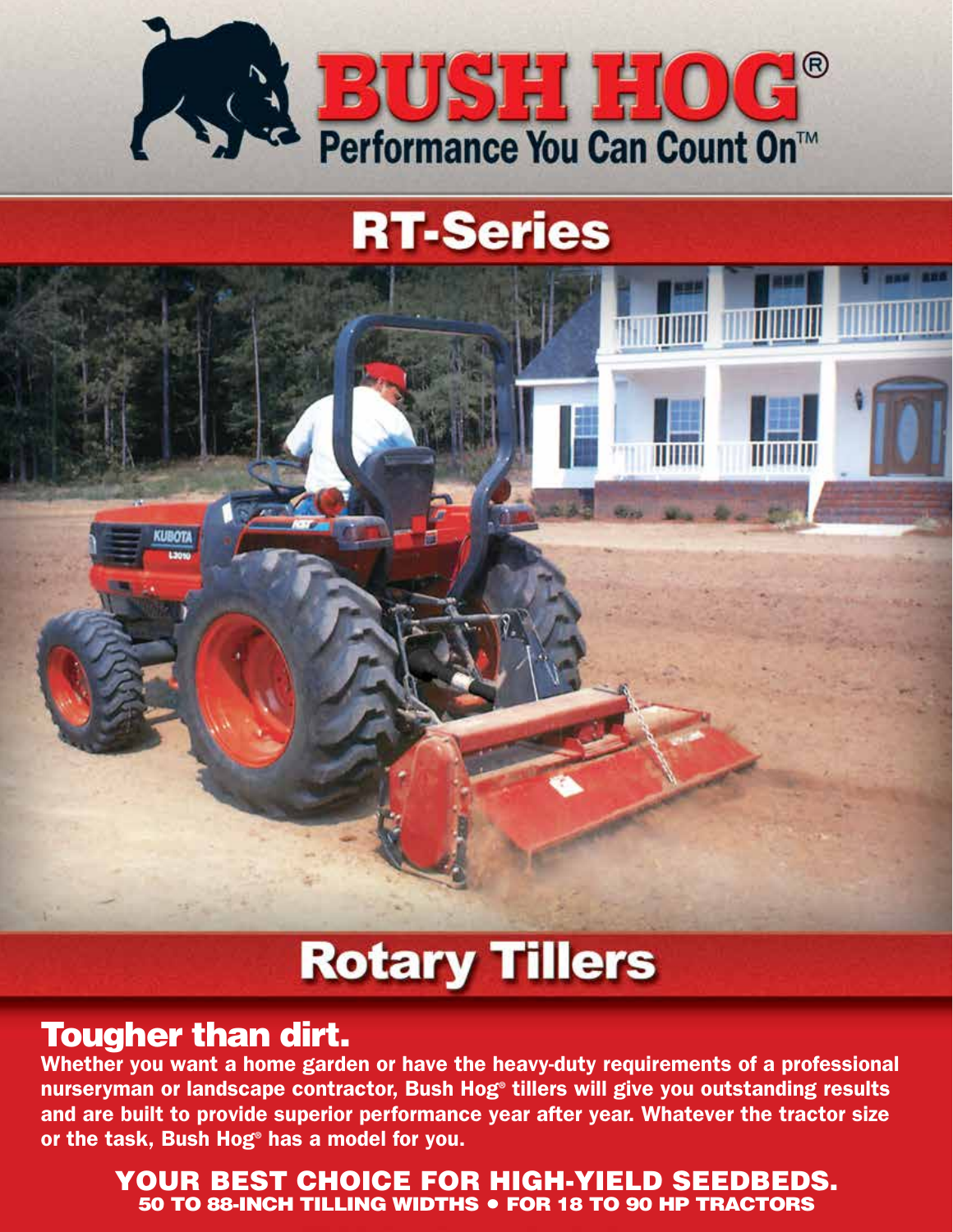## **BUSH HUGROTARY TILLERS** CHOICE OF 4 SERIES TILLERS, GEAR, OR CHAIN DRIVEN. **BUSH HOG® RT SERIES**

Bush Hog's RT Series Rotary Tillers are the ideal tools for both landscape contractors or homeowners. With tilling widths available from 50 to 88-inch, there is sure to be a model to meet your needs. These tillers allow you to control the soil mix. With the rear shield in the open position, coarser soil and debris can be worked. Closing the rear shield produces finer mulching, maximum trash chopping and soil blending.

Depending upon the model, these tillers have offset capabilities ranging from 6 to 18-1/4-inches, allowing you to work closer to obstructions and cover the tractor tread. The RTS, RTN and RTNR models are chain driven while the RTH tillers are direct

gear-driven for heavy-duty, primary tillage jobs. The RTNR model features reverse rotation tines for optimum seedbed preparation in fewer passes over the field.

Whether you need a home garden or have the heavy-duty requirements of a professional nurseryman or landscape contractor, these rugged tools will give you outstanding tillage performance year after year.

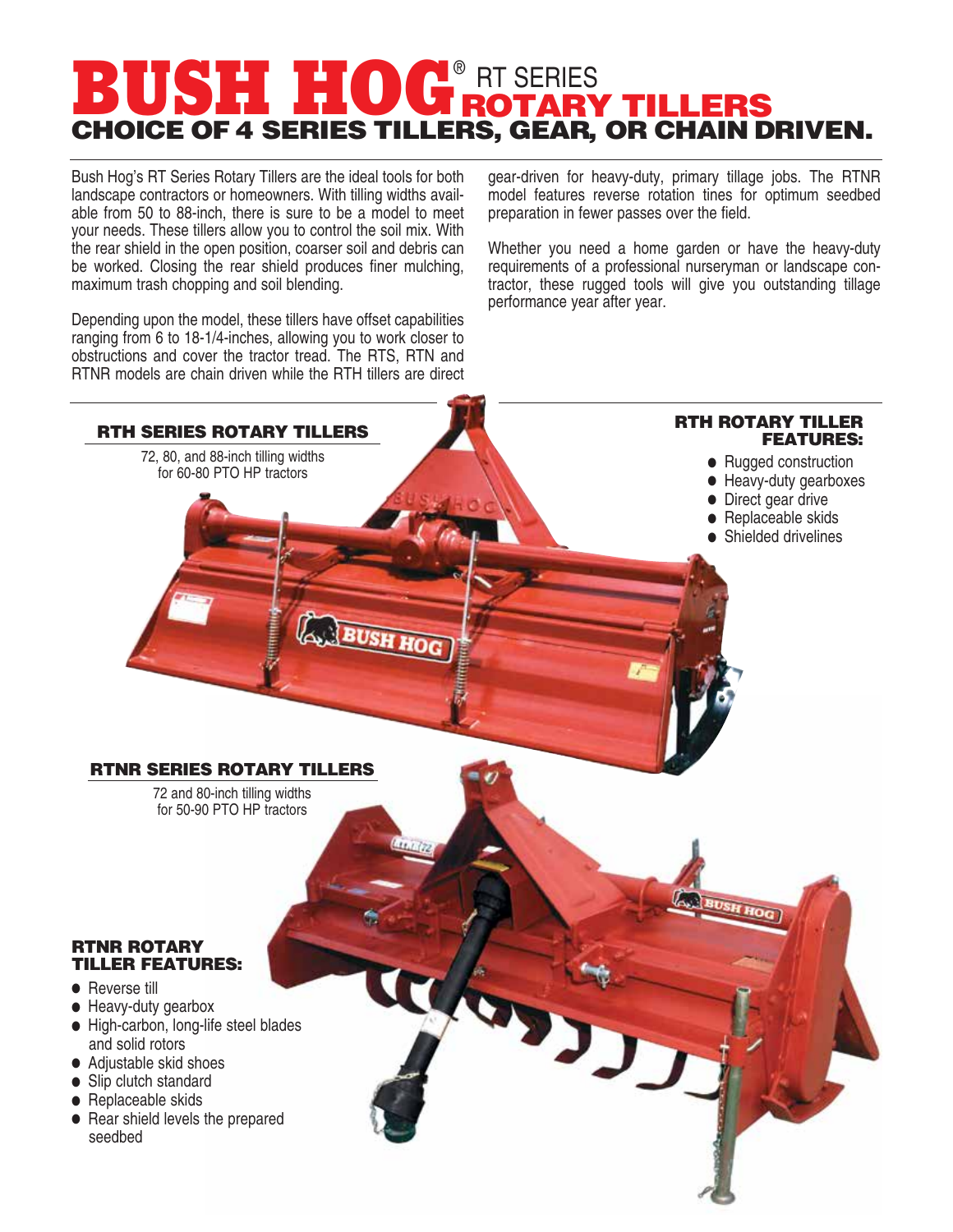

72 and 80-inch tilling widths for 40-70 PTO HP tractors

**BUSH HOG** 

### RTN ROTARY TILLER FEATURES:

Tough #100 chain drive • 6-inch offset capability • High-carbon, long-life steel blades • Solid rotors

**V 1N 60** 



Adjustable skid shoes are standard equipment for precise depth control. RTH, RTN, and RTNR tillers adjust through 5 positions to a 7-inch tilling depth and RTS tillers adjust through 4 positions to a 7-inch depth.

#### RTS ROTARY TILLER FEATURES:

- Offset capability with driveline in-line with tractor
- Solid rotors
- Wide, high-carbon, long-life steel blades
- Tough #80 chain drive
- Heavy-duty skid shoes
- 10-gauge deck construction
- Heavy-duty A-frame construction



A unique anti-wrap device on the RTH and RTN tillers prevents residue from damaging seals. On the RTS tillers, triple-lip sealed ball bearings on the rotor shaft help keep dirt out and reduce wrapping.

RTS SERIES ROTARY TILLERS 50, 62 and 74-inch tilling widths for 18-50 PTO HP tractors